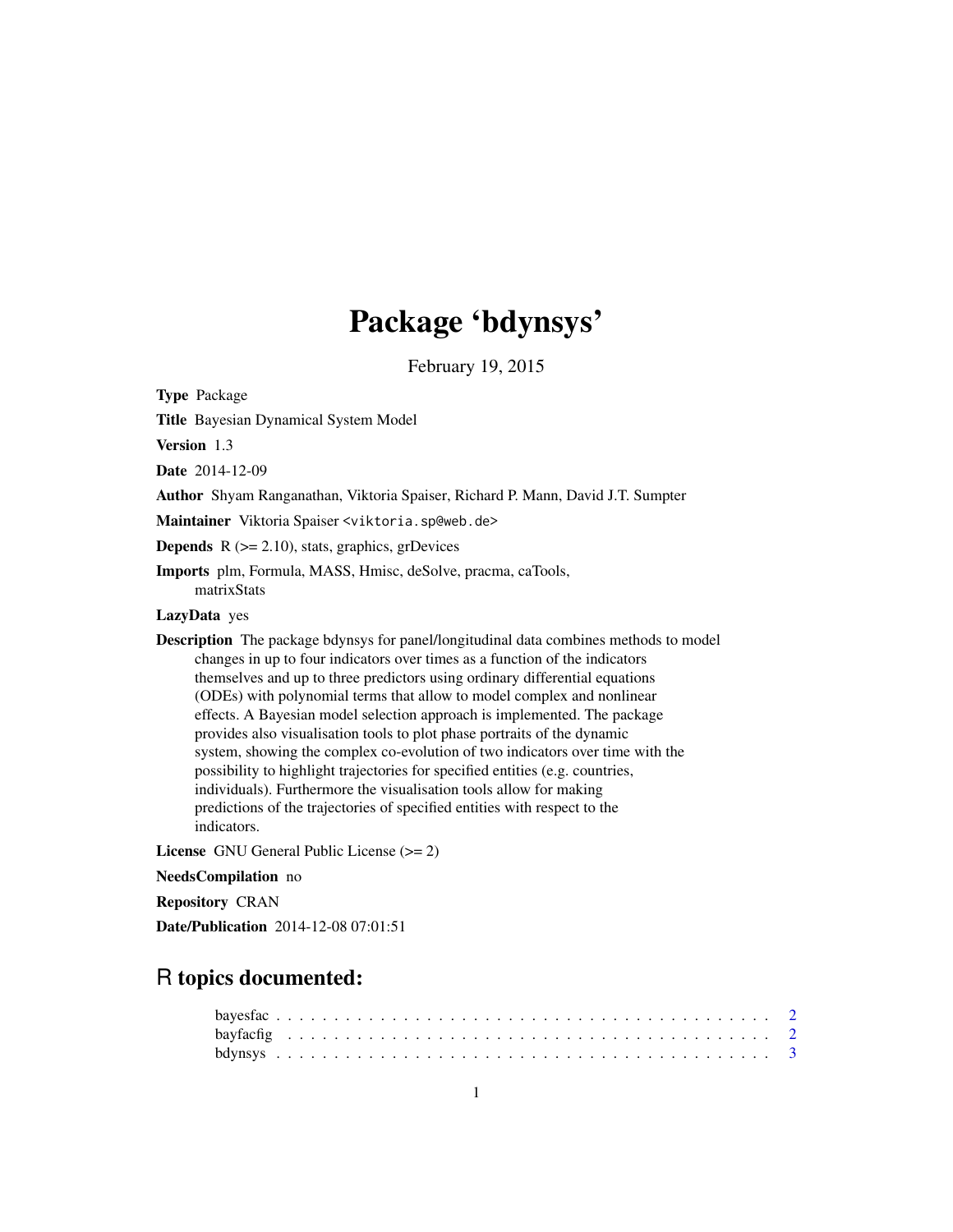#### <span id="page-1-0"></span>2 bayfacfig

| Index |  |
|-------|--|

bayesfac *Bayesian Model Selection with Bayesian Factor Computation (Internal Function)*

#### Description

bayesfac is the core code of the bayesian model selection in the bdynsys package. It is internally called in the main code bdynsys. It calls the functions polyfitbayes, selectterms and findindexM. It uses the Sum Square Errors from the previous model fitting step in dysymod to identify the best models for each number of modelparameters and computes then the Bayesian factor using a Monte Carlo Simulation for integration for these models, which may be then compared to find the overall best model. It prints the Bayesian factors for the best models for each number of modelparameters.It requires the package caTools.

#### Author(s)

Viktoria Spaiser, viktoria.sp@web.de

bayfacfig *Bayes Factors Plot*

#### Description

bayfacfig plot the Bayes Factors to visualy display the selected and the overall best model. It requires the packages Hmisc and graphics.

#### Usage

bayfacfig(indnr, modelnr, BF, markmod)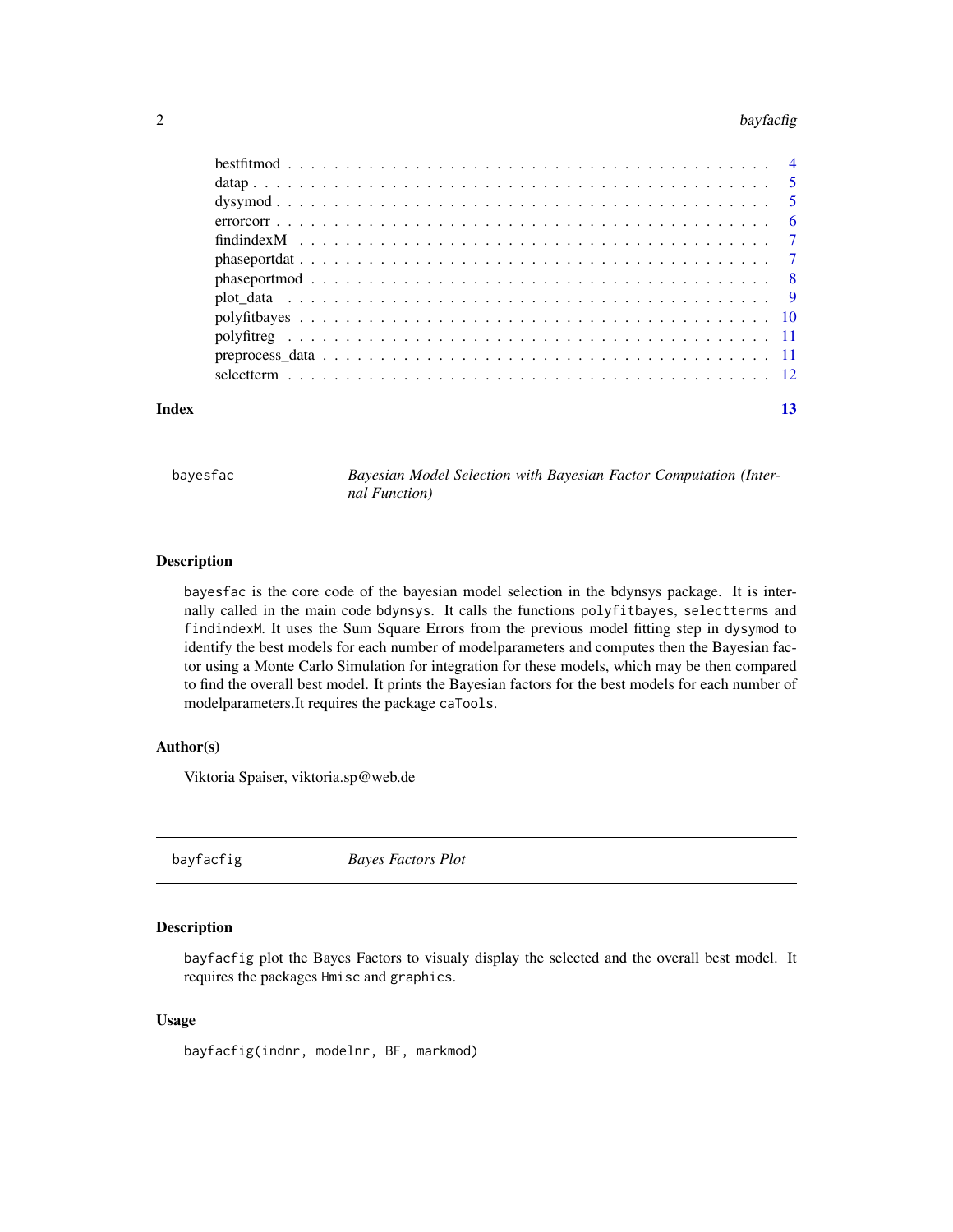#### <span id="page-2-0"></span>bdynsys 3

#### Arguments

| indnr   | an integer number indicating number of indicators, to be included in the model-<br>ing procedure    |
|---------|-----------------------------------------------------------------------------------------------------|
| modelnr | number of models for which Bayes factors were obtained, and are to be com-<br>pared now in the plot |
| BF.     | double numbers giving the Bayes factors for the models, to be compared, stored<br>in a vector.      |
| markmod | the number of the model (index of the Bayes factor in the vector), which is the<br>overall best.    |

#### Author(s)

Viktoria Spaiser: viktoria.sp@web.de

#### Examples

## Bayes Factor plot for five models with two indicators to be compared in the ## bayesian fitting, with forth model being highlighted as the overall best model bayfacfig(2, 5, c(-5.4534, -5.3955, -5.235, -4.99948, -5.321), 4)

bdynsys *Bayesian Dynamic System Modeling*

#### Description

bdynsys is a package for panel/longitudinal data that combines methods to model changes in up to four indicators over time as a function of the indicators itself and up to four predictors using ordinary differential equations (ODEs) with polynomial terms that allow to model complex and nonlinear effects. A Bayesian model selection approach is implemented. The package provides also visualisation tools to plot phase portraits of the dynamic system, showing the complex co-evolution of two indicators over time with the possibility to highlight trajectories for specified entities (e.g. countries, individuals). bdynsys is also the name of the main function in the bdynsys package, that performs the bayesian dynamic systems modeling.

#### Usage

```
bdynsys(dataset, indnr, paramnr, x, y, z, v)
```
#### Arguments

| dataset | a plm pdata. frame panel data frame.                                                                                 |
|---------|----------------------------------------------------------------------------------------------------------------------|
| indnr   | an integer number indicating number of indicators, to be included in the model-<br>ing procedure                     |
| paramnr | an integer number indicating number of model parameters, this is the maximum<br>number of polynomial terms included. |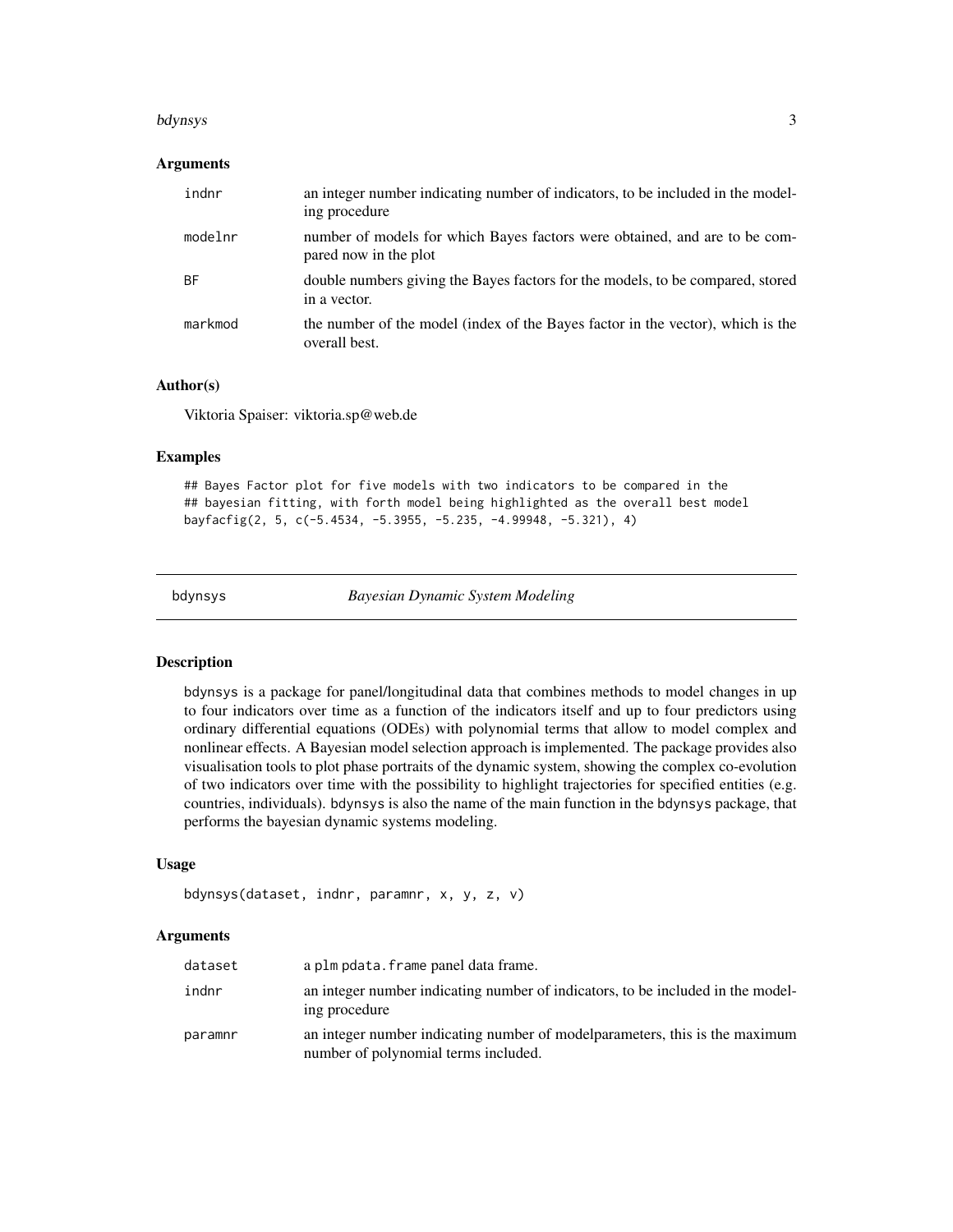<span id="page-3-0"></span>

| $\boldsymbol{\mathsf{x}}$ | a reference to variable from the paneldata to be included as indicator 1 in the<br>modeling procedure.  |
|---------------------------|---------------------------------------------------------------------------------------------------------|
|                           | a reference to variable from the panel data to be included as indicator 2 in the<br>modeling procedure. |
| 7                         | a reference to variable from the panel data to be included as indicator 3 in the<br>modeling procedure. |
| v                         | a reference to variable from the panel data to be included as indicator 4 in the<br>modeling procedure. |

#### Author(s)

Viktoria Spaiser: viktoria.sp@web.de

#### References

Ranganathan, S./Spaiser, V./Mann, R.P./Sumpter, D.J.T. (2014) *Bayesian Dynamical Systems Modelling in the Social Sciences*. PLoS ONE, 9(1):e86468.

#### Examples

## Bayesian Dynamic System Modeling with two variables and one modelparameter

bdynsys(datap, 2, 1, datap\$logGDP, datap\$EmanzV)

bestfitmod *Fitting of Dynamic System Models (Internal Function)*

#### Description

bestfitmod is a model fitting function internally called in the code bdynsysdysymod. It calls the functions polyfitreg. It creates the testing and training datasubsets for model fitting, passes them on to polyfitreg and receives back the Sum Square of Errors which are then stored in matrix for each indicator. It returns internally the Sum Square of Error matrices to bdynsysdysymod. It requires the package caTools.

#### Author(s)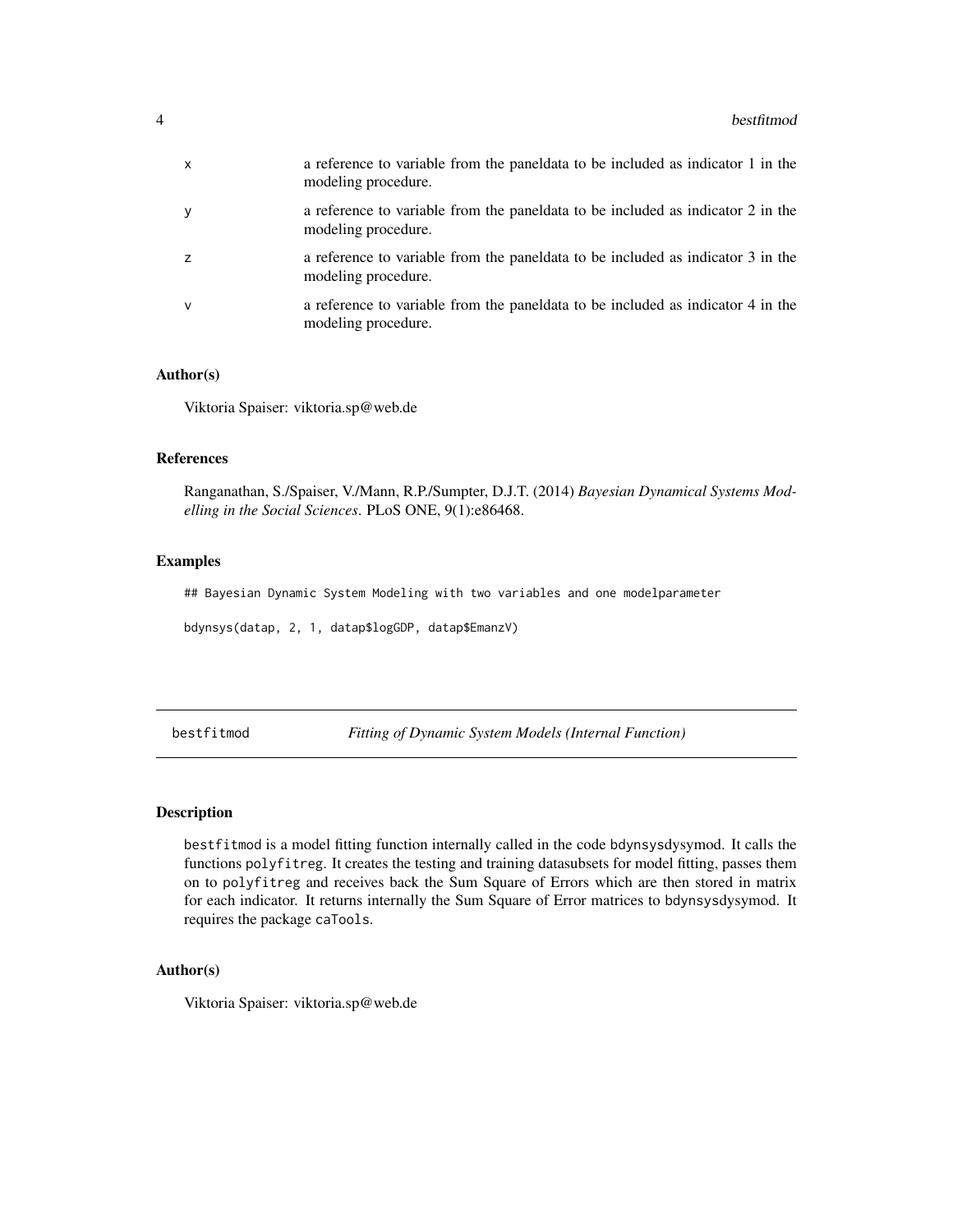<span id="page-4-0"></span>datap 5

datap *Test Panel Data Set: Cultural Values, GDP and Democracy from 1981-2012 in 74 countries*

#### Description

datap is a panel data frame, that was produced with plmpdata.frame. It is used as testdataset for the R package bdynsys. It contains 7 variables. The first is the panel\_id variable with year and country specification. The six other variables are: EmanzV (emancipative values, based on WorldValueSurvey), SeculTradV (secular\_vs\_traditional values, based on WorldValueSurvey), SurvSelfV (survival\_vs\_selfexpression values, based on WorldValueSurvez), DemocrH (human-rights weighted democracy index, based on Freedom House data), GDP (GDP per capita, based on World Bank data) and logGDP (logged and rescaled (0-1) GDP per capita). The countries IDs in the data are as follows: 1: Albania, 2: Argentina, 3: Armenia, 4: Australia, 5: Austria, 6: Azerbaijan, 7: Bangladesh, 8: Belarus, 9: Belgium, 10: Bosnia and Herzigowina, 11: Brazil, 12: Bulgaria, 13: Canada, 14: Chile, 15: China, 16: Colombia, 17: Croatia, 18: Cyprus, 19: Czech Republik, 20: Denmark, 21: Egypt, 22: Estonia, 23: Finland, 24: France, 25: Georgia, 26: Germany, 27: Greece, 28: Hungary, 29: Iceland, 30: India, 31: Indonesia, 32: Iran, 33: Iraq, 34: Ireland, 35: Israel, 36: Italy, 37: Japan, 38: Jordan, 39: South Korea, 40: Latvia, 41: Lithunia, 42: Luxembourg, 43: Macedonia, 44: Malta, 45: Mexico, 46: Moldova, 47: Montenegro, 48: Morocco, 49: Netherlands, 50: New Zealand, 51: Nigeria, 52: Norway, 53: Pakistan, 54: Peru, 55: Philippines, 56: Poland, 57: Portugal, 58: Puerto Rico, 59: Romania, 60: Russian Federation, 61: Serbia, 62: Slovak Republic, 63: Slovenia, 64: South Africa, 65: Spain, 66: Sweden, 67: Switzerland, 68: Turkey, 69: Ukraine, 70: United Kingdom, 71: USA, 72: Uruguay, 73: Venezuela, 74: Vietnam

#### Format

panel data frame

#### References

Wezel, C. (2013) *Freedom Rising*. Cambridge: Cambridge University Press.

dysymod *Modeling Dynamic Complex Systems with Ordinary Differential Equations (Internal Function)*

#### Description

dysymod is the core code of the dynamic system modeling in the bdynsys package. It is internally called in the main code bdynsys. It calls the functions polyfitreg and bestfitmod. It defines the polynomial terms, that are used to build the models and creates all possible model combinations and fits them. The best three models for each number of modelparameters are then selected. It prints the three selected models for each number of modelparameters and their Log Likelihood and R-squares. It requires the package caTools.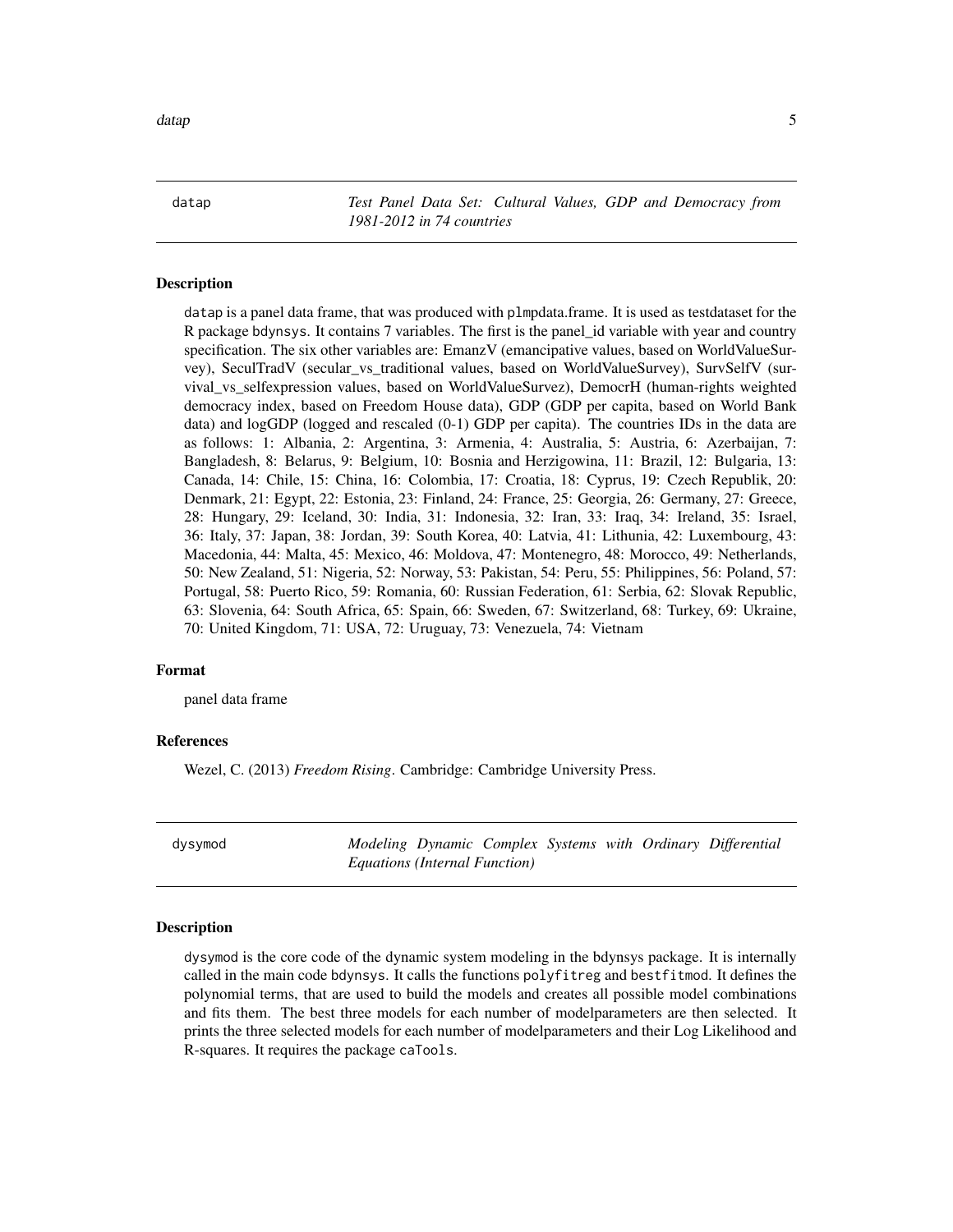#### <span id="page-5-0"></span>Author(s)

Viktoria Spaiser: viktoria.sp@web.de

errorcorr *Controlling Error Correlations in Models with Panel Data*

#### Description

errorcorr is an additional function in the bdynsys package. It calls functions preprocess\_data. It computes the errors in the models (differential equations) and the covariances of the errors. It then uses the covarinaces to re-estimate the Betas of the models. The covarinace matrix is printed and the re-estimated Betas saved in a file. It requires the package MASS

#### Usage

errorcorr(dataset, indnr, x, y, f, xterms, yterms, nrterms, z, zterms, v, vterms)

#### Arguments

| dataset      | a plm pdata. frame panel data frame.                                                                                                             |
|--------------|--------------------------------------------------------------------------------------------------------------------------------------------------|
| indnr        | an integer number indicating number of indicators, to be included in the model-<br>ing procedure                                                 |
| $\times$     | a reference to variable from the paneldata to be included as indicator 1 in the<br>modeling procedure.                                           |
| У            | a reference to variable from the paneldata to be included as indicator 2 in the<br>modeling procedure.                                           |
| $\mathsf{f}$ | a function that contains the models of the indicators.                                                                                           |
| xterms       | a vector that contains the terms from the model dx/dt.                                                                                           |
| yterms       | a vector that contains the terms from the model dy/dt.                                                                                           |
| nrterms      | total number of in all equations, e.g. sum of terms in equation for dx/dt and<br>terms in equation for dy/dt, if the number of variables is two. |
| z            | a reference to variable from the paneldata to be included as indicator 3 in the<br>modeling procedure.                                           |
| zterms       | a vector that contains the terms from the model dz/dt.                                                                                           |
| $\mathsf{V}$ | a reference to variable from the paneleata to be included as indicator 4 in the<br>modeling procedure.                                           |
| vterms       | a vector that contains the terms from the model dv/dt.                                                                                           |

#### Author(s)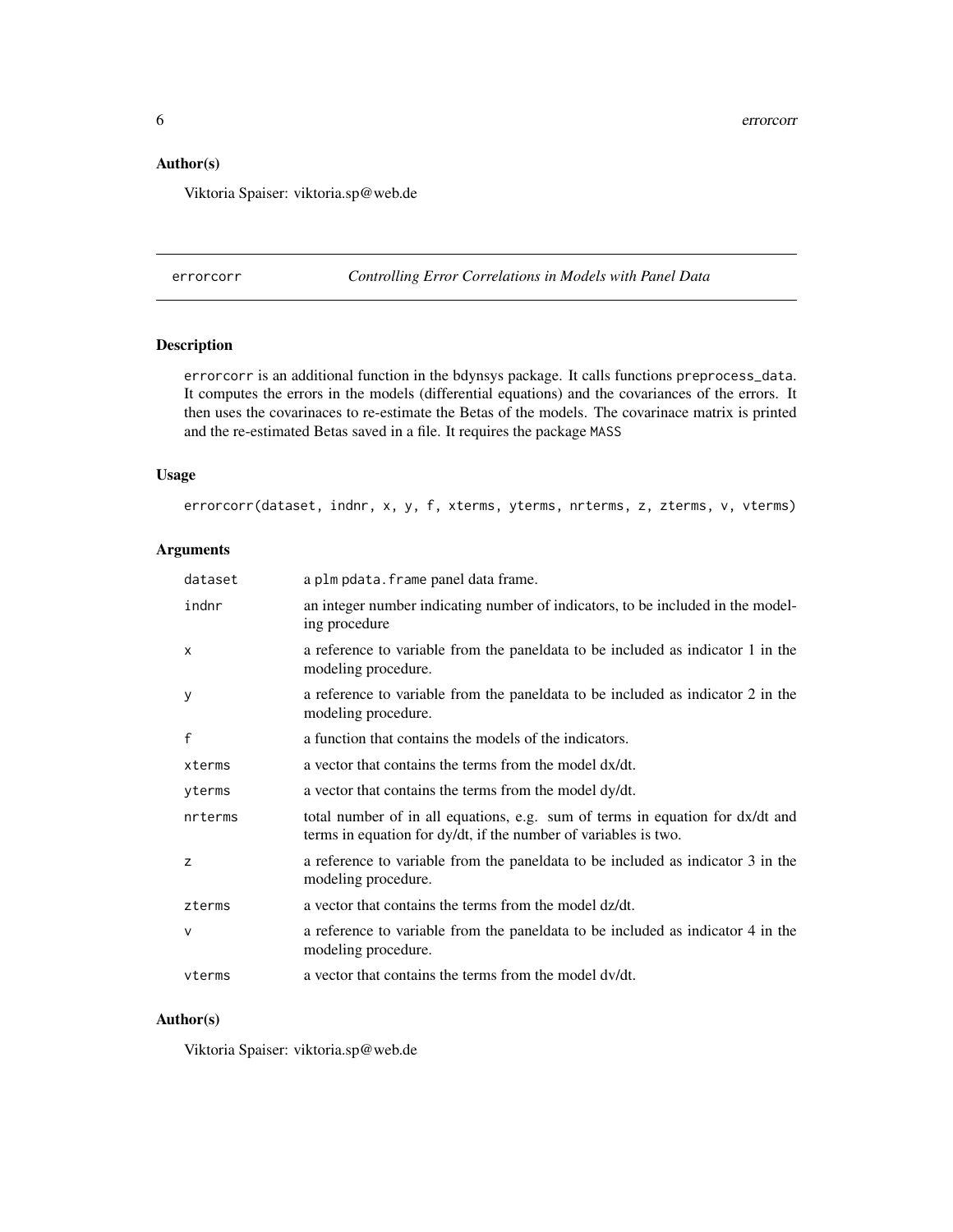#### <span id="page-6-0"></span>findindexM 7

#### Examples

```
## Controlling Error Correlations with two indicators and with the following two models:
## dx/dt = + 0.0012 /x^2 and dy/dt = + 0.0071 x^3
errorcorr(datap, 2, datap$logGDP, datap$EmanzV,
```

```
f <- function(Y=c()) rbind(0.0012/Y[1]^2, + 0.0071*Y[1]^3), c(11), c(14), 2)
```
findindexM *Finding Indexes of Polynomial Modelterms (Internal Function)*

#### Description

findindexM finds indexs of modelterms to be processed in selectterms if the user wishes to compare Bayes factors of models with two vs. model with three indicators or models with three vs. models with four indicators. The function is internally called in the code bdynsysbayesfacselectterms. It returns internally the indexes of modelterms to bdynsysbayesfacselectterms.

#### Author(s)

Viktoria Spaiser: viktoria.sp@web.de

phaseportdat *Phase Potrait with Data Trajectories for Specified Entities*

#### Description

phaseportdat creates a phase portrait (velocity plot, vectorfield) based on the two differential equations that were considered to be the overall best models for indicator 1 and indicator 2. The user may specify entities for which he/she wants to plot the data trajectories over the phase portrait. It calls the function preprocess\_data. It requires the packages plm, pracma, deSolve and graphics.

#### Usage

```
phaseportdat(dataset, xv, yv, rangeX, rangeY, f, entidx1, entidx2, entidx3,
entidx4, entidx5, entidx6)
```
#### Arguments

| dataset   | a plm pdata. frame panel data frame.                                                                   |
|-----------|--------------------------------------------------------------------------------------------------------|
| XV        | a reference to variable from the paneldata to be included as indicator 1 in the<br>modeling procedure. |
| <b>yv</b> | a reference to variable from the paneldata to be included as indicator 2 in the<br>modeling procedure. |
| rangeX    | defines the range of the indicator 1.                                                                  |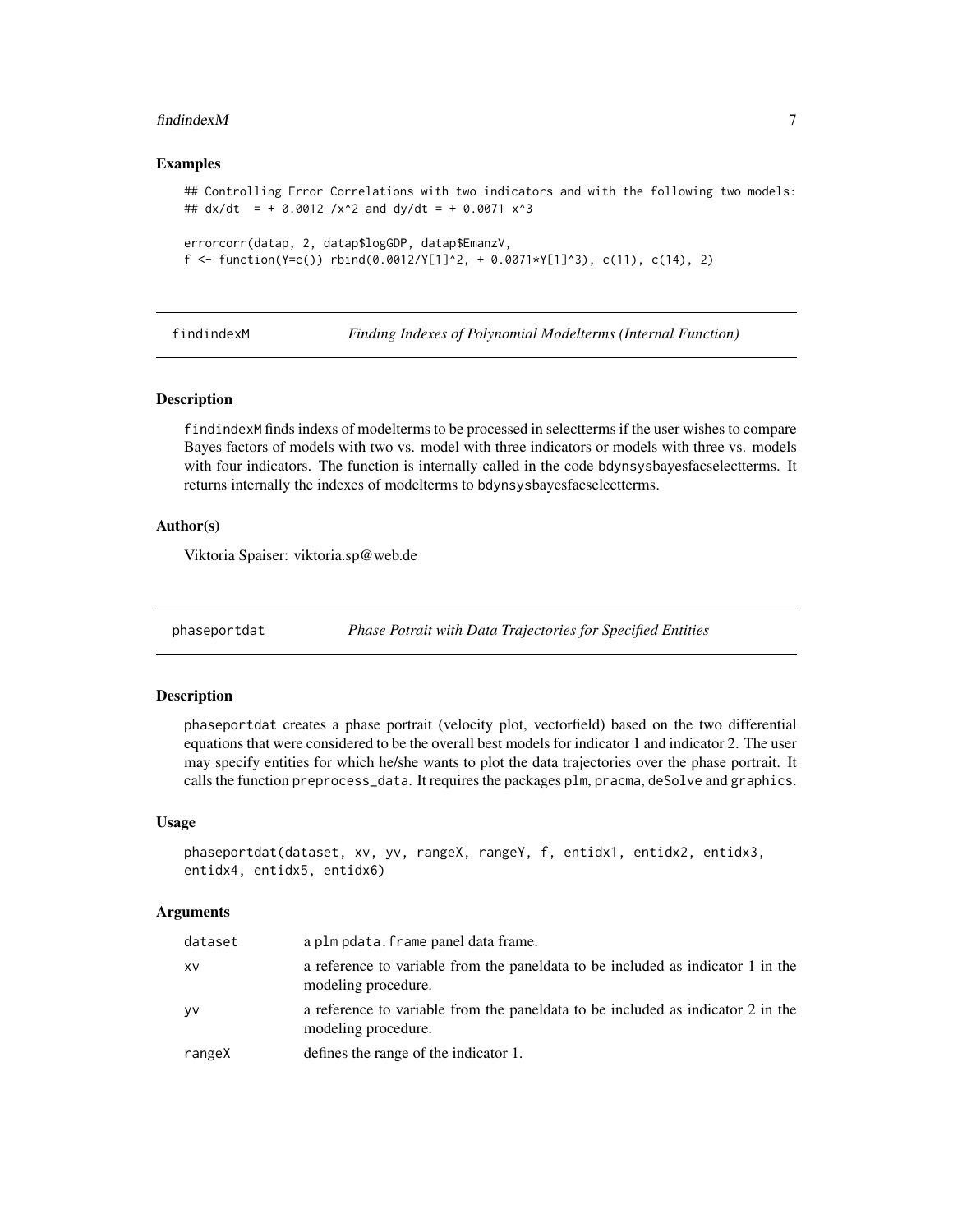<span id="page-7-0"></span>

| rangeY       | defines the range of the indicator 2.                      |
|--------------|------------------------------------------------------------|
| $\mathbf{f}$ | a function that contains the models of the two indicators. |
| entidx1      | index of an entity in the wide format data of a variable.  |
| entidx2      | index of an entity in the wide format data of a variable.  |
| entidx3      | index of an entity in the wide format data of a variable.  |
| entidx4      | index of an entity in the wide format data of a variable.  |
| entidx5      | index of an entity in the wide format data of a variable.  |
| entidx6      | index of an entity in the wide format data of a variable.  |

#### Author(s)

Viktoria Spaiser: viktoria.sp@web.de

#### Examples

```
## Phase Portrait with Data Trajectories with the following two models:
## dx/dt = + 0.0012 /x^2 and dy/dt = + 0.0071 x^3
```

```
phaseportdat(datap, datap$logGDP, datap$EmanzV, seq(0, 1, by = 0.1), seq(0, 1, by = 0.1),
f <- function(t, Y=c()) rbind(0.0012/Y[1]^2, + 0.0071*Y[1]^3), 1, 2, 4, 5, 7, 9)
```
phaseportmod *Phase Potrait with Modeled Trajectories for Specified Entities*

#### Description

phaseportmod creates a phase portrait (velocity plot, vectorfield) based on the two differential equations that were considered to be the overall best models for indicator 1 and indicator 2. The user may specify entities for which he/she wants to obtain the predicted (modeled) trajectories over the phase portrait. The user may extend the period of time for the modeling to get future-predicted trjectories of the entities based on the models. It calls the function preprocess\_data. It requires the packages plm, pracma, deSolve and graphics. The function produces graphs by some default settings. For specific requirements the user might want to modify the code according to his/her needs.

#### Usage

```
phaseportmod(dataset, yearnr, xv, yv, rangeX, rangeY, param, f, entidx1,
entidx2, entidx3, entidx4, entidx5, entidx6)
```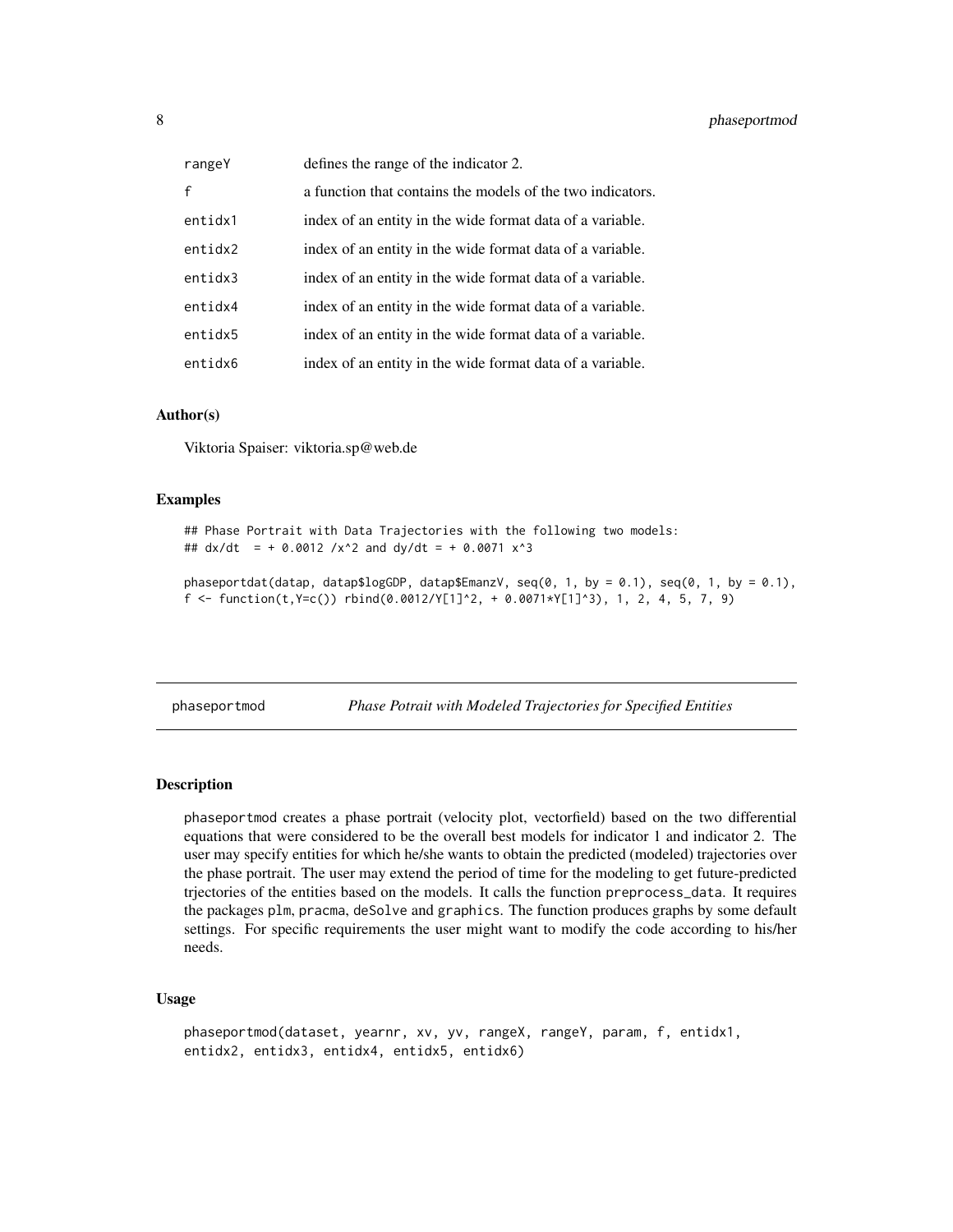#### <span id="page-8-0"></span>plot\_data 9

#### Arguments

| dataset      | a plm pdata. frame panel data frame.                                                                                                     |
|--------------|------------------------------------------------------------------------------------------------------------------------------------------|
| yearnr       | number of years for which the user wants to produce the phase portrait and<br>obtain the modeled trajectories of the specified entities. |
| XV           | a reference to variable from the paneldata to be included as indicator 1 in the<br>modeling procedure.                                   |
| <b>yv</b>    | a reference to variable from the paneldata to be included as indicator 2 in the<br>modeling procedure.                                   |
| rangeX       | defines the range of the indicator 1.                                                                                                    |
| rangeY       | defines the range of the indicator 2.                                                                                                    |
| param        | a vector with parameters from the two models in f.                                                                                       |
| $\mathsf{f}$ | a function that contains the models of the two indicators.                                                                               |
| entidx1      | index of an entity in the wide format data of a variable.                                                                                |
| entidx2      | index of an entity in the wide format data of a variable.                                                                                |
| entidx3      | index of an entity in the wide format data of a variable.                                                                                |
| entidx4      | index of an entity in the wide format data of a variable.                                                                                |
| entidx5      | index of an entity in the wide format data of a variable.                                                                                |
| entidx6      | index of an entity in the wide format data of a variable.                                                                                |
|              |                                                                                                                                          |

#### Author(s)

Viktoria Spaiser: viktoria.sp@web.de

#### Examples

```
## Phase Portrait with Model Trajectories over 30 years with the following two models:
## dx/dt = 0.014 + 0.0064*x*y - 0.02*x and dy/dt = 0.106*x^3 - 0.062*y/x
```

```
phaseportmod(datap, 30, datap$logGDP, datap$DemocrH, seq(0, 1, by = 0.01), seq(0, 1, by = 0.01),
param <- c(0.014, -0.0064, -0.02, 0.106, -0.062), f \le function(t,Y=c())
rbind(0.014 + 0.0064*Y[1]*Y[2] - 0.02*Y[1], 0.106*Y[1]^3 - 0.062*(Y[2]/Y[1])), 1, 2, 4, 5, 7, 9)
```

| plot_data |  |
|-----------|--|
|-----------|--|

Plotting Data in Phase Plane with Data Trajectories for Specified En*tities*

#### Description

plot\_data plots data form indicator 1 and indicator 2 in phase plane. The user may specify entities for which he/she wants to plot the data trajectories over the plotted data. It calls the function preprocess\_data. It requires the packages plm and graphics.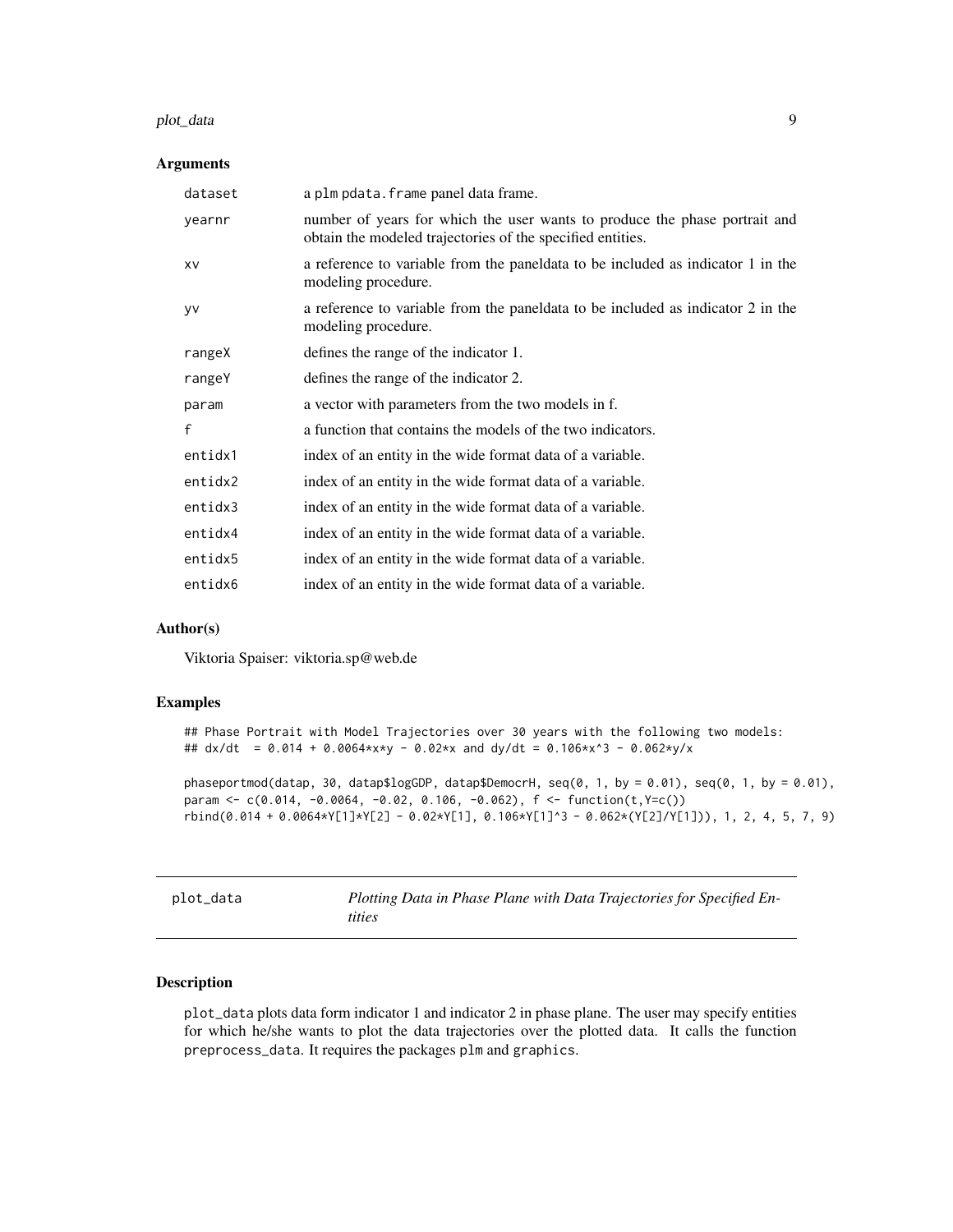#### <span id="page-9-0"></span>Usage

```
plot_data(dataset, xvar, yvar, rangeX, rangeY, entidx1, entidx2, entidx3,
entidx4, entidx5, entidx6)
```
#### Arguments

| dataset | a plm pdata. frame panel data frame.                                                                   |
|---------|--------------------------------------------------------------------------------------------------------|
| xvar    | a reference to variable from the paneldata to be included as indicator 1 in the<br>modeling procedure. |
| yvar    | a reference to variable from the paneldata to be included as indicator 2 in the<br>modeling procedure. |
| rangeX  | defines the range of the indicator 1.                                                                  |
| rangeY  | defines the range of the indicator 2.                                                                  |
| entidx1 | index of an entity in the wide format data of a variable.                                              |
| entidx2 | index of an entity in the wide format data of a variable.                                              |
| entidx3 | index of an entity in the wide format data of a variable.                                              |
| entidx4 | index of an entity in the wide format data of a variable.                                              |
| entidx5 | index of an entity in the wide format data of a variable.                                              |
| entidx6 | index of an entity in the wide format data of a variable.                                              |

#### Author(s)

Viktoria Spaiser: viktoria.sp@web.de

#### Examples

## Plot Data in a Phase Plane with Data Trajectories for Specified Entities

```
plot_data(datap, datap$logGDP, datap$EmanzV, seq(0, 12, by = 0.5), seq(0, 1, by = 0.1),
1, 2, 3, 4, 5, 6)
```

| polyfitbayes | Bayesian Model Fitting with Polynomial Terms als Predictors and |
|--------------|-----------------------------------------------------------------|
|              | Changes as Dependent Variable (Internal Function)               |

#### Description

polyfitbayes is a modeling function internally called in the code bdynsysbayesfac. It computes the values for the independed variables, based on polynomial terms and a coefficient parameter space. The function then performs a Monte Carlo simulation to compute/integrate the log Bayes Factor. It returns internally the log Bayes factors for the best models and the modelindexes of those best models to bdynsysbayesfac.

#### Author(s)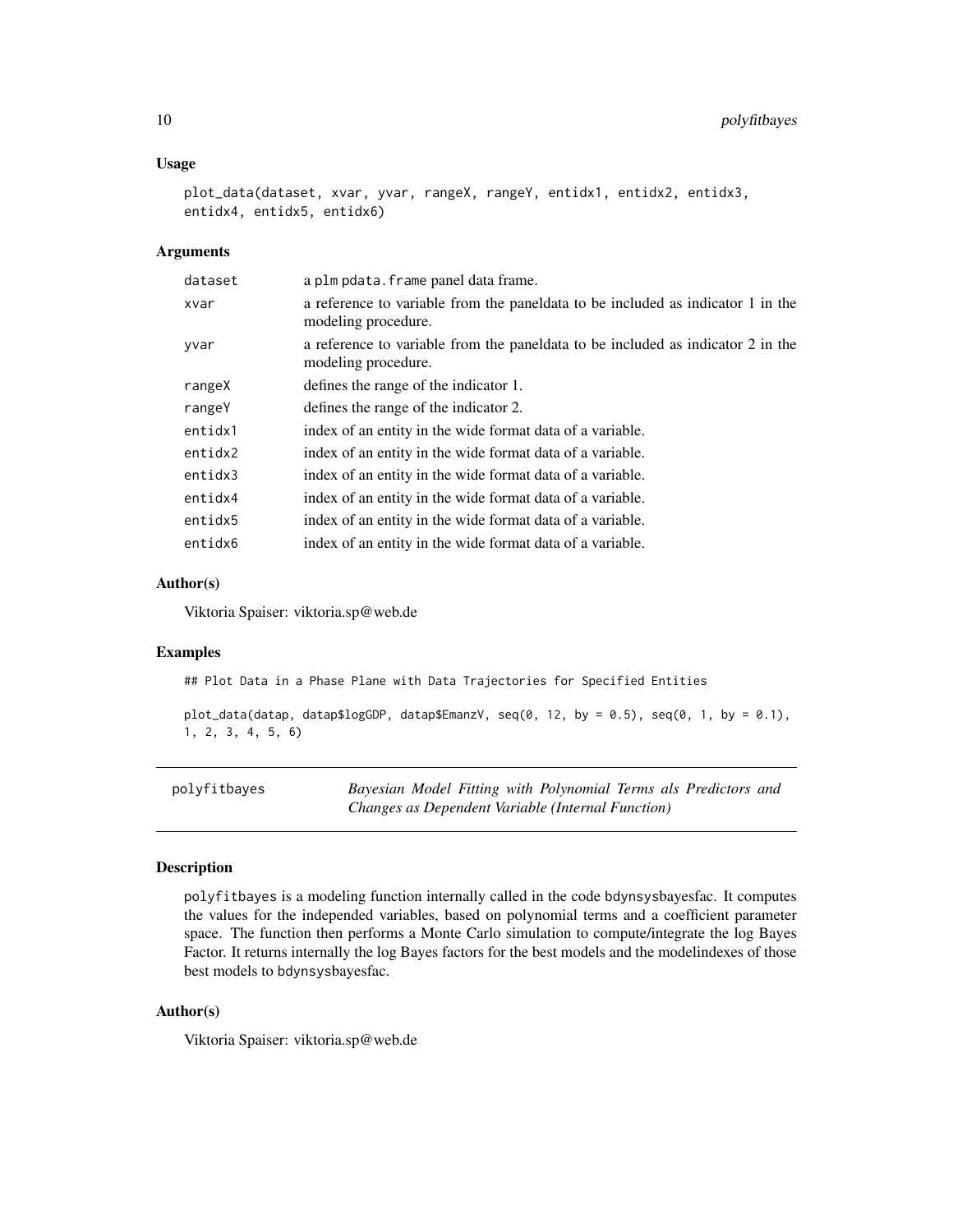<span id="page-10-0"></span>polyfitreg *Least Square Regression with Polynomial Terms als Predictors and Changes as Dependent Variable (Internal Function)*

#### Description

polyfitreg is a modeling function internally called in the code bdynsysdysymod as well as in bdynsysdysymodbestfitmod. It computes the values for the independed variables, based on polynomial terms and computes all possible regression models with all possible combinations of these independ variables (all possible combinations of polynimal terms) and the changes in the dependent variables which are to be predicted. The function estimates the Betas, computes the Sum Square of Error of all possible models as well as their Log Likelihood and R-squares. It returns internally the Sum Square of Error matrices to bdynsysdysymodbestfit and Betas to bdynsysdysymod.Log Likelihood and R-square are printed.

#### Author(s)

Viktoria Spaiser: viktoria.sp@web.de

preprocess\_data *Data Processing for Bayesian Dynamic System Modeling (Internal Function)*

#### Description

preprocess\_data is a core code in the bdynsys package to prepare the data for the bayesian dynamic system modeling. It is internally called in the main code bdynsys. It creates wide format matrixes for the indicators based on time and entity-id. It also reshapes the indicators into single columns ordered by time, computes the changes in the indicators at each timestep, reshapes them also into single colums ordered by time and stores them in variables. It furthermore removes missing values and scales the variables with their means. It returnes the processed variables to bdynsys and that way makes them availabe for usage in bdynsysdysymod and bdynsysbayesfac.It requires the package plm and matrixStats.

#### Author(s)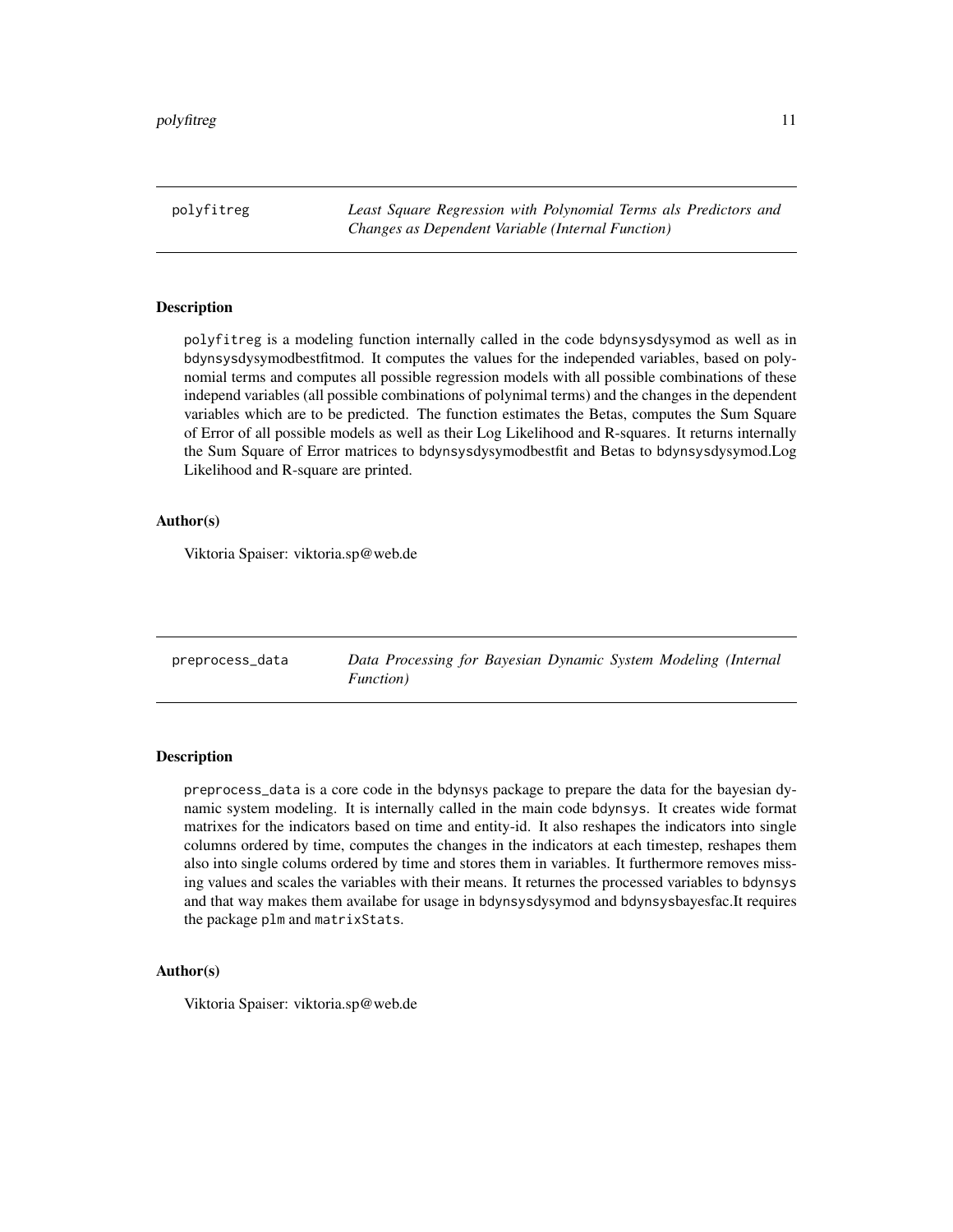<span id="page-11-0"></span>selectterm *Deriving Best Models and their Polynomial Terms for Bayesian Model Fitting (Internal Function)*

#### Description

selectterms selects/indexes terms which are part of the models to be fitted in the Bayesian fitting procedure. The function is internally called in the code bdynsysbayesfac. The model selections is based on the Sum of Square Errors which were computed in the previous model fitting step in bdynsysdysymod. It returns internally the indexes of the best models polynomial terms to bdynsysbayesfac.

#### Author(s)